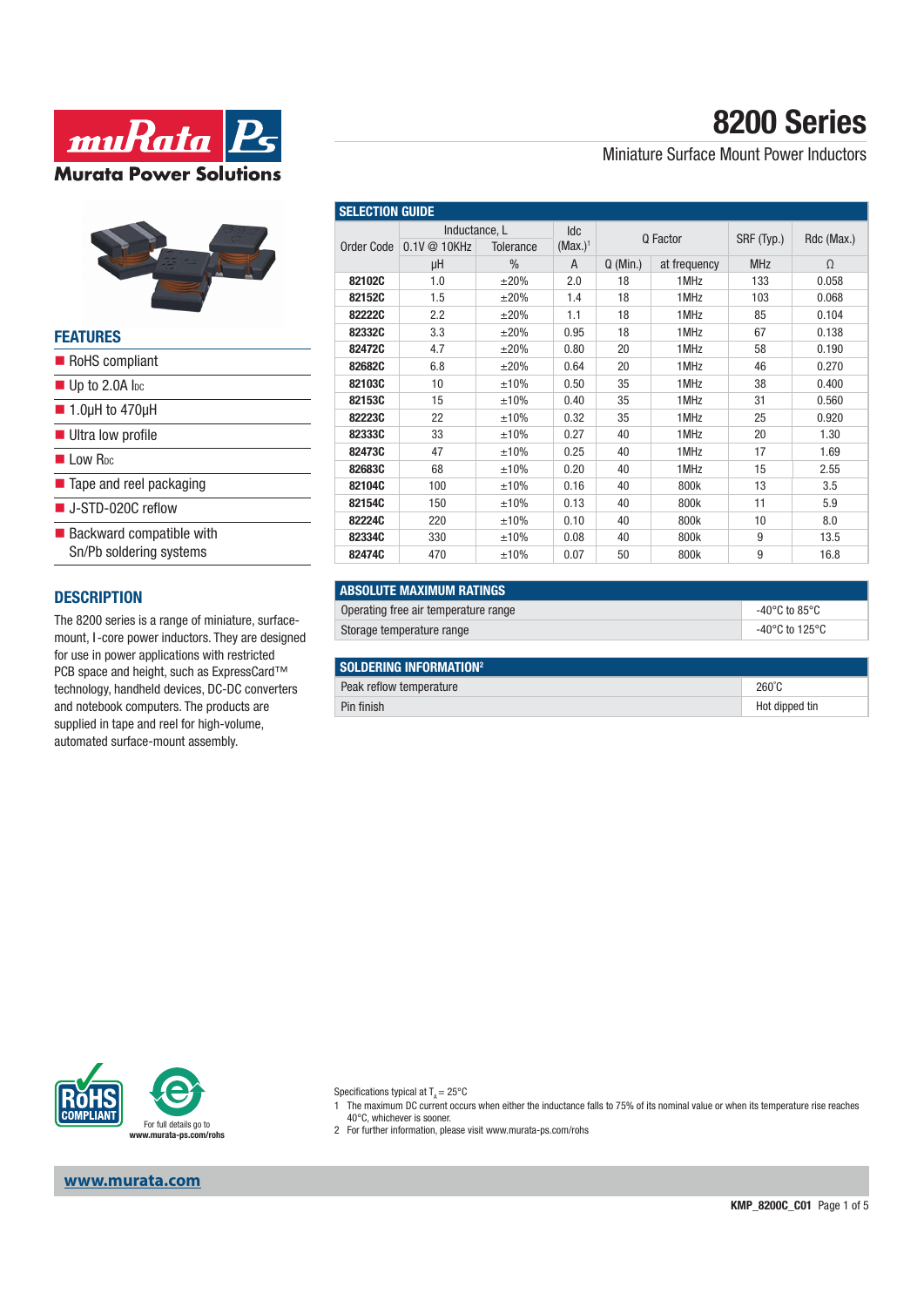#### **muRata Bs** Murata Power Solutions

## **8200 Series**

Miniature Surface Mount Power Inductors

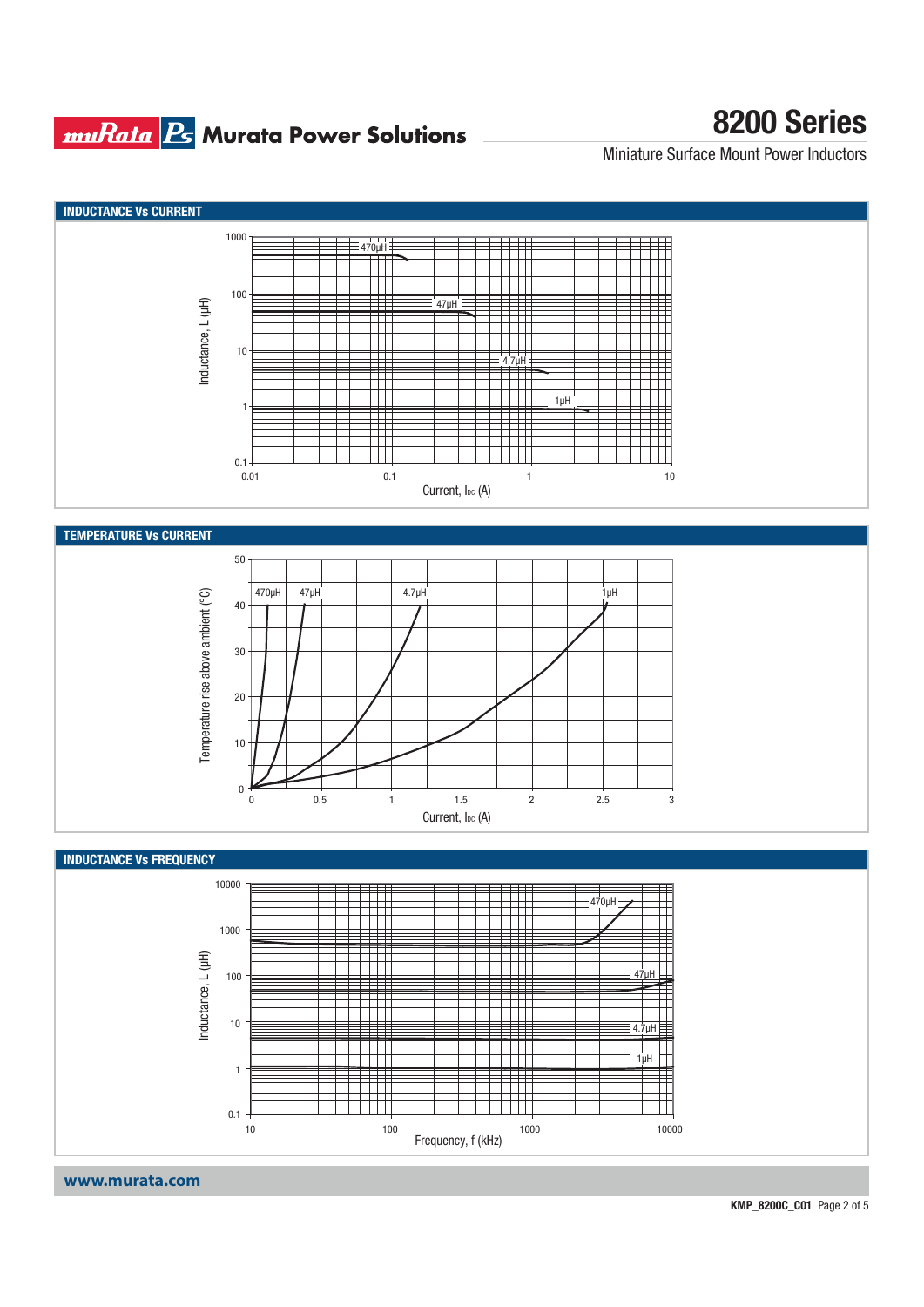## **muRata Ps** Murata Power Solutions

# **8200 Series**

Miniature Surface Mount Power Inductors

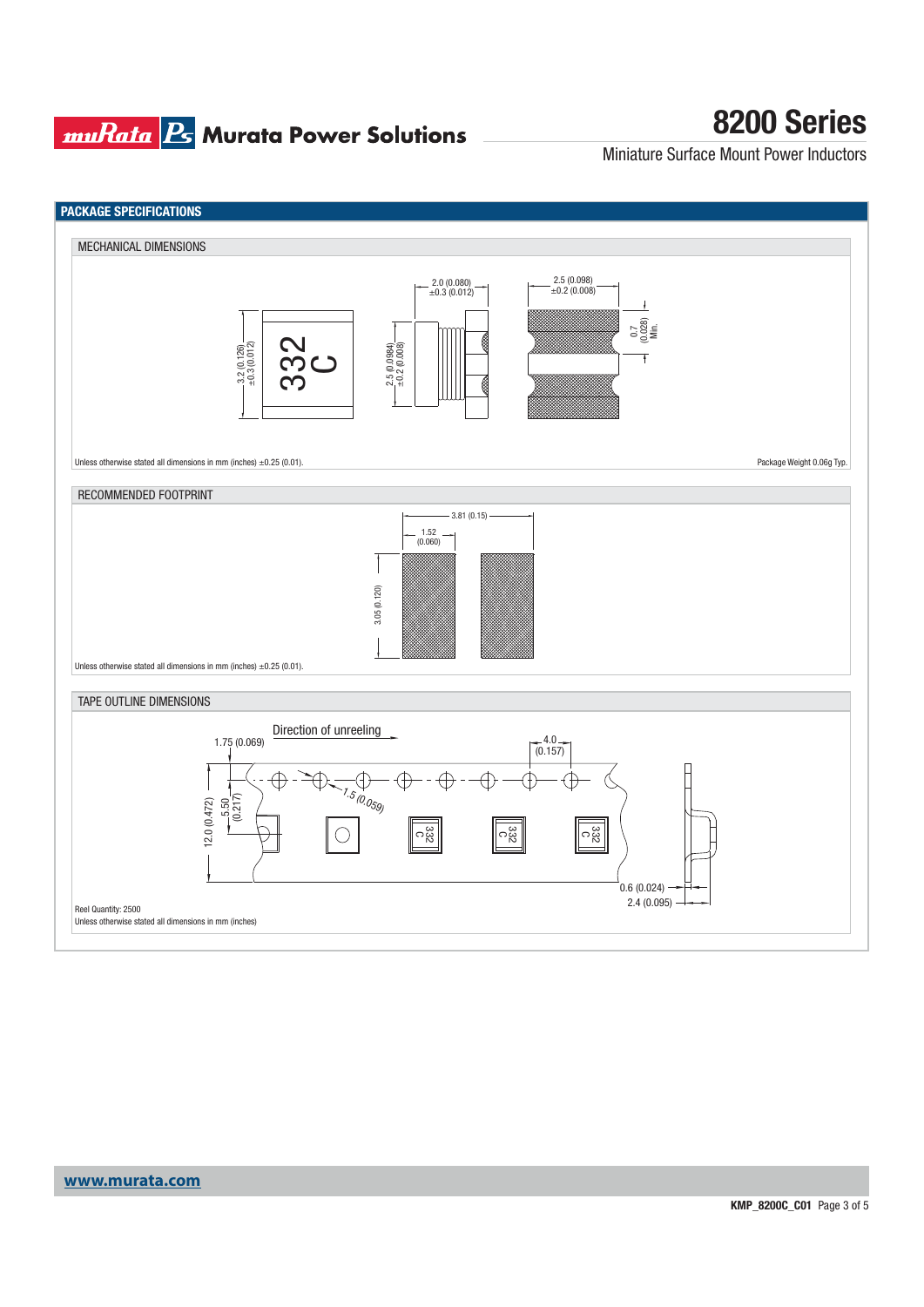## **muRata Ps** Murata Power Solutions

# **8200 Series**

Miniature Surface Mount Power Inductors